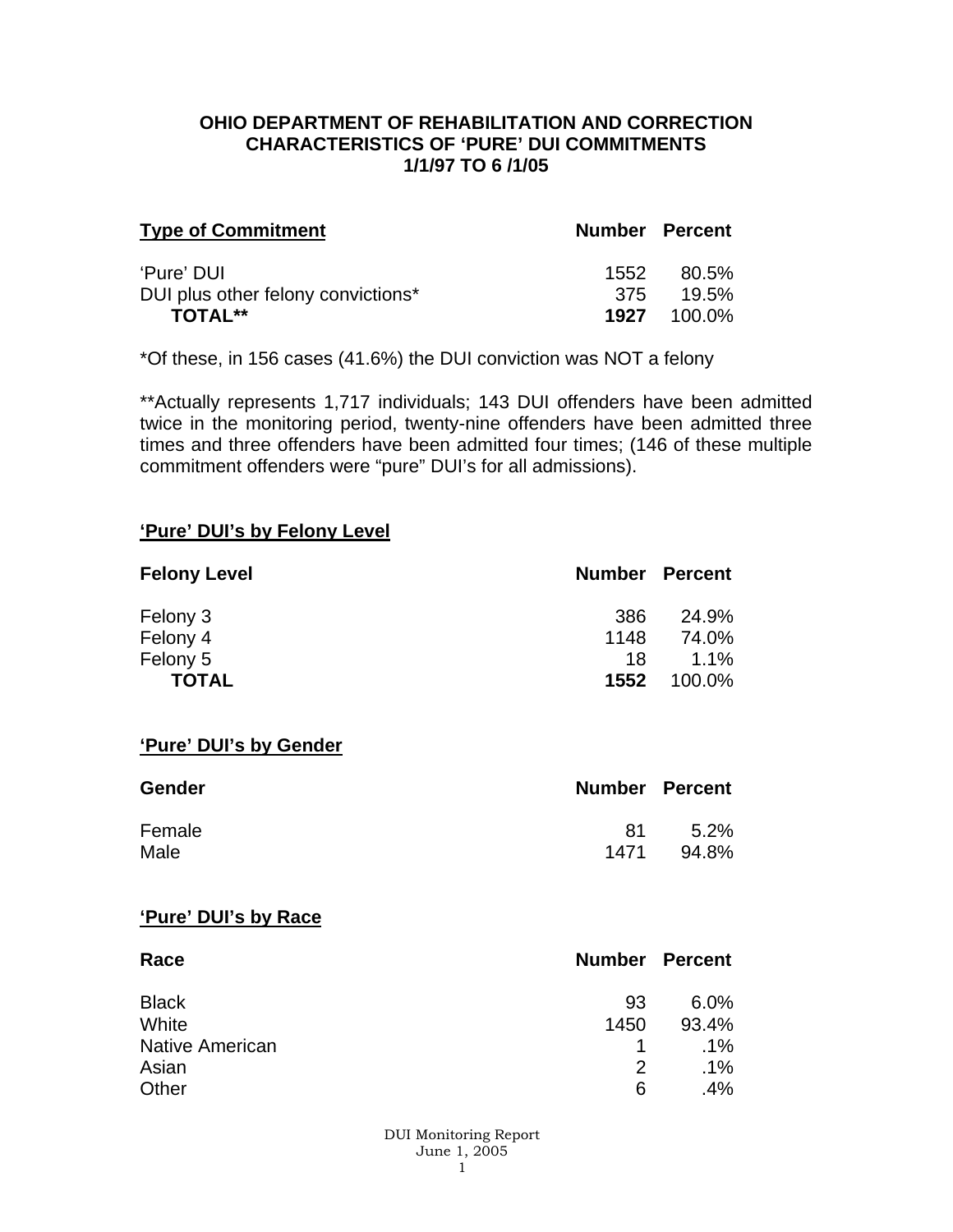# **'Pure' DUI's by Age at Commitment**

| <b>Age at Commitment</b> | <b>Number</b> | <b>Percent</b> |
|--------------------------|---------------|----------------|
| 25 and under             | 81            | 5.2%           |
| 26 to 30                 | 219           | 14.1%          |
| 31 to 35                 | 293           | 18.9%          |
| 36 to 40                 | 376           | 24.2%          |
| 41 to 45                 | 330           | 21.3%          |
| 46 to 50                 | 159           | 10.2%          |
| Over 50                  | 94            | 6.1%           |

| Range = $19$ to $77$ | Median = $38$ |
|----------------------|---------------|
| Mean $= 38.2$        | Mode $= 38$   |

# **'Pure' DUI'S by Security Classification**

| <b>Security Level</b>                | <b>Number Percent</b> |        |
|--------------------------------------|-----------------------|--------|
| Level 1-A                            | 101                   | 6.5%   |
| Level 1-B                            | 1147                  | 73.9%  |
| Level 2                              | 174                   | 11.2%  |
| Level 3*                             | 129                   | 8.3%   |
| Level 4-B                            |                       | $.1\%$ |
| *Includes inmates still in reception |                       |        |

# **'Pure' DUI's by County of Commitment**

| <b>County of Commitment</b> | <b>Number</b> | <b>Percent</b> |
|-----------------------------|---------------|----------------|
| Cuyahoga                    | 121           | 7.8%           |
| Summit                      | 115           | 7.4%           |
| <b>Stark</b>                | 103           | 6.6%           |
| Hamilton                    | 88            | 5.7%           |
| Franklin                    | 81            | 5.2%           |
| Lorain                      | 72            | 4.6%           |
| Clermont                    | 69            | 4.4%           |
| <b>Butler</b>               | 59            | 3.8%           |
| Lake                        | 46            | 3.0%           |
| Portage                     | 39            | 2.5%           |
| Warren                      | 35            | 2.3%           |
| <b>All Other Counties</b>   | 724           | 46.7%          |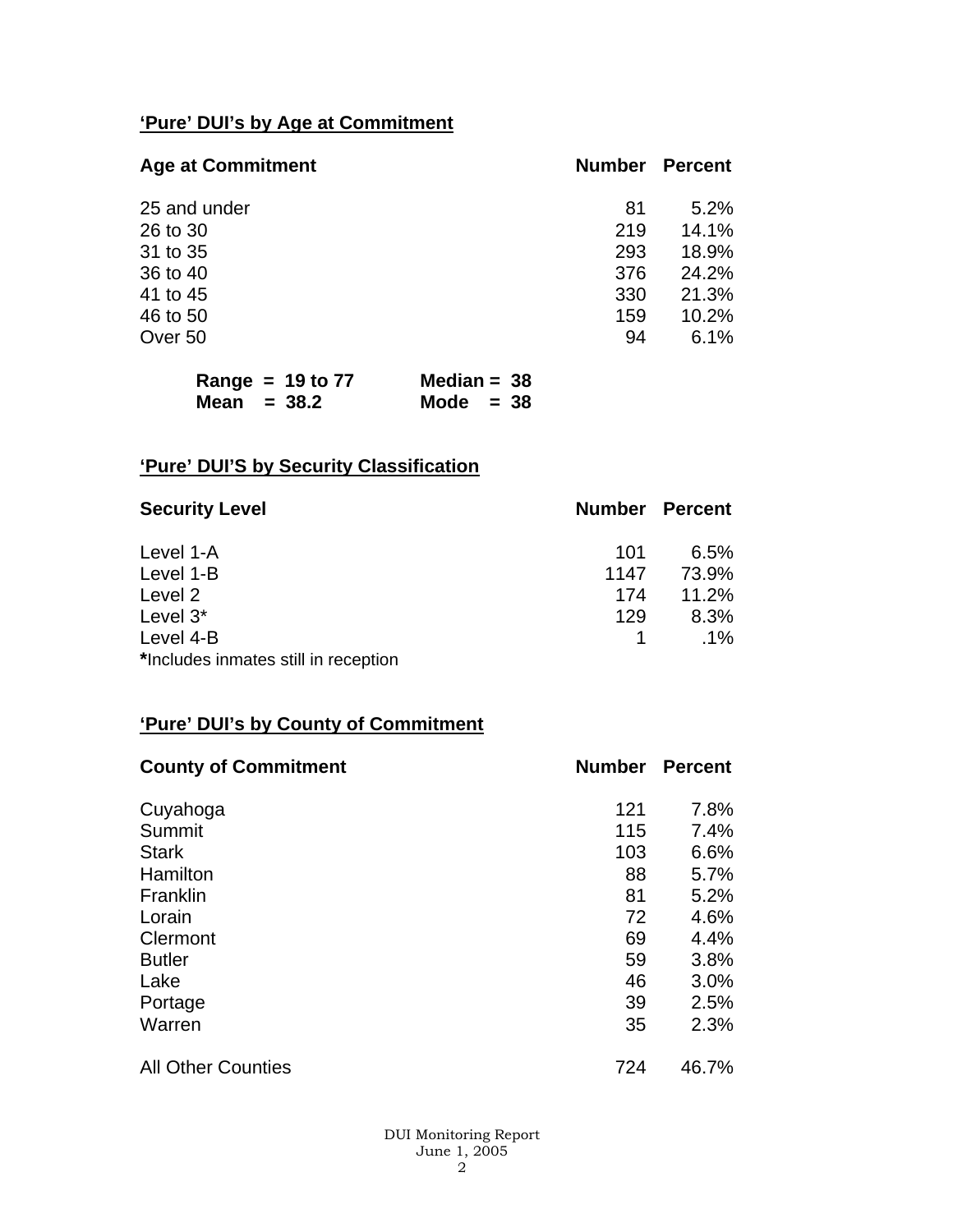# **'Pure' DUI's by Current Status**

| <b>Current Status</b>                  | <b>Number Percent</b> |       |
|----------------------------------------|-----------------------|-------|
| <b>Currently Incarcerated</b>          | 294                   | 18.9% |
| <b>Judicial Release</b>                | 246                   | 15.9% |
| <b>Released under PRC</b>              | 656                   | 42.3% |
| Released to Appeal Bond                | 5                     | .3%   |
| <b>Furlough (Transitional Control)</b> | 49                    | 3.2%  |
| <b>Vacated Sentence</b>                | 10                    | .6%   |
| <b>Court Order</b>                     | 10                    | .6%   |
| Death of Inmate                        |                       | .5%   |
| Released at Expiration of Prison Term* | 275                   | 17.7% |

\*Released without post-release control; of the 334 releases in 2004 and 2005, 187 were expiration of prison term (56.0%), compared with 61 inmates released onto PRC (fortytwo of whom had successfully completed the IPP sentence reduction program).

## **'Pure' DUI's by Length of Sentence (in months)**

| <b>Length of Sentence</b>           |     | <b>Number Percent</b> |
|-------------------------------------|-----|-----------------------|
| Two Months (mandatory sentence)     | 33  | 2.1%                  |
| Three to Six months                 | 206 | 13.3%                 |
| Seven to Eleven months              | 166 | 10.7%                 |
| Twelve months                       | 431 | 27.8%                 |
| Thirteen to Seventeen months        | 161 | 10.4%                 |
| Eighteen months                     | 129 | 8.3%                  |
| Nineteen to Twenty-four Months      | 193 | 12.4%                 |
| <b>Twenty-five to Thirty Months</b> | 92  | 5.9%                  |
| Thirty-one to Thirty-five Months    | 0   |                       |
| Thirty-six months                   | 78  | 5.0%                  |
| Forty-eight to Fifty-nine Months    | 45  | 2.9%                  |
| <b>Sixty Months</b>                 | 18  | 1.2%                  |
| $\overline{\phantom{a}}$            |     |                       |

| Mode | $= 12$ months        |
|------|----------------------|
|      | Median $= 12$ months |

**Mean = 16.8 months**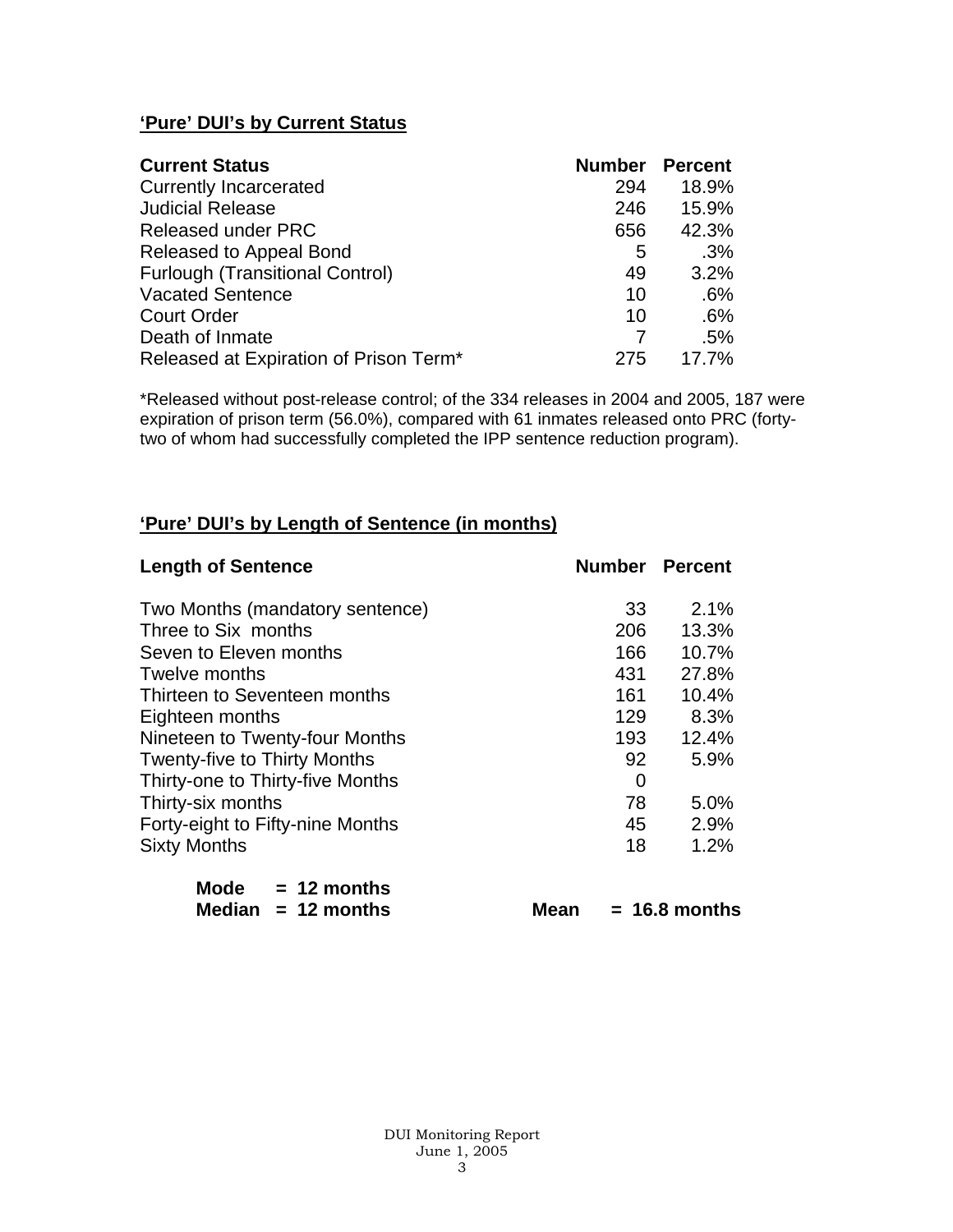# **'Pure' DUI's by Number of Prior Incarcerations**

| <b>Number of Prior Incarcerations</b> | <b>Number Percent</b> |          |
|---------------------------------------|-----------------------|----------|
| None                                  | 927                   | 59.7%    |
| One                                   | 345                   | $22.2\%$ |
| Two                                   | 163                   | 10.5%    |
| Three or more                         | 117                   | 7.5%     |

## **'Pure' DUI's Currently Incarcerated by Parent Institution\* (6/1/05)**

|                                                    |                |                | # in           |
|----------------------------------------------------|----------------|----------------|----------------|
| <b>Institution</b>                                 | <b>Number</b>  | <b>Percent</b> | Camp           |
| <b>Allen Correctional Institution</b>              | 6              | 2.0%           |                |
| <b>Belmont Correctional Institution</b>            | 8              | 2.7%           | 1              |
| <b>Chillicothe Correctional Institution</b>        | 16             | 5.5%           |                |
| <b>Corrections Reception Center</b>                | 31             | 10.5%          |                |
| <b>Franklin Pre-Release Center</b>                 | 1              | .3%            |                |
| <b>Grafton Correctional Institution</b>            | 6              | 2.0%           |                |
| <b>Hocking Correctional Institution</b>            | 3              | 1.0%           |                |
| <b>Lake Erie Correctional Institution</b>          | 6              | 2.0%           |                |
| <b>Lebanon Correctional Institution</b>            | 1              | .3%            | 1              |
| <b>London Correctional Institution</b>             | 8              | 2.7%           | 1              |
| <b>Lorain Correctional Institution</b>             | 11             | 3.7%           |                |
| <b>Madison Correctional Institution</b>            | $\overline{2}$ | $.7\%$         |                |
| <b>Mansfield Correctional Institution</b>          | $\overline{2}$ | .7%            | 2              |
| <b>Marion Correctional Institution</b>             | $\overline{4}$ | 1.3%           |                |
| <b>Noble Correctional Institution</b>              | 10             | 3.4%           |                |
| <b>North Central Correctional Institution</b>      | 7              | 2.4%           |                |
| <b>North Coast Correctional Treatment Facility</b> | 119            | 40.5%          | $10^{**}$      |
| <b>Northeast Pre-Release Center</b>                | 3              | 1.0%           |                |
| Ohio Reformatory for Women                         | 16             | 5.5%           | $2***$         |
| <b>Ohio State Penitentiary</b>                     | 1              | .3%            | 1              |
| <b>Pickaway Correctional Institution</b>           | 20             | 6.8%           |                |
| <b>Richland Correctional Institution</b>           | $\overline{7}$ | 2.4%           |                |
| <b>Ross Correctional Institution</b>               | 3              | 1.0%           | $\overline{2}$ |
| Southeastern Correctional Institution<br>$N = 294$ | 3              | 1.0%           |                |
| *Includes inmates out to court                     |                |                |                |

\*\*In DUI IPP program at NCCTF

\*\*\*Camp Meridian (Community Service Intensive Program Prison)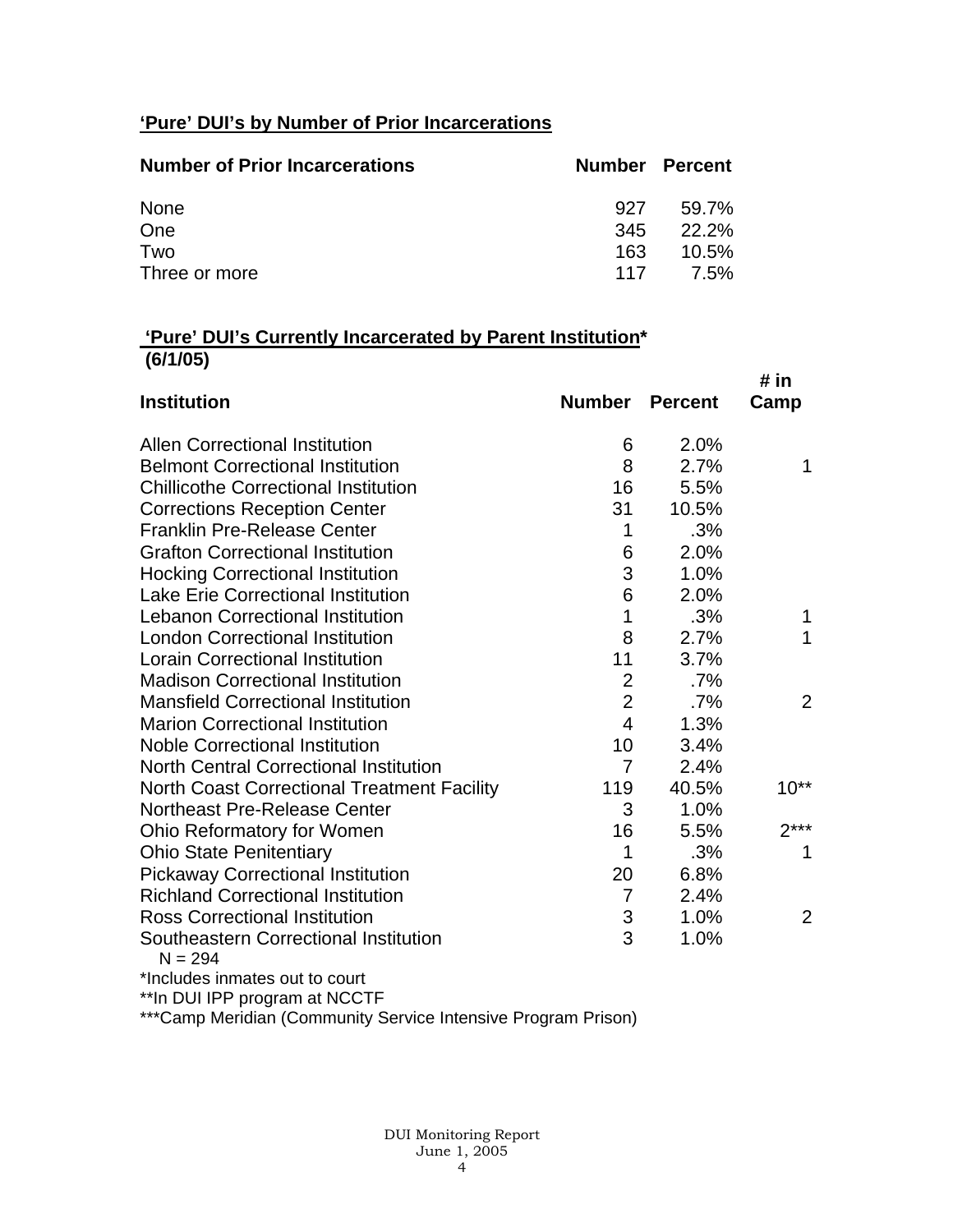## **'PURE' DUI OFFENDERS COMPARISON OF SELECTED RELEASE TYPES DEMOGRAPHICS AND TIME SERVED/TIME SAVED VARIABLES 6/1/05**

|                                                                 | <b>Release Types</b> |              |                              |                   |                      |                 |                                      |              |  |
|-----------------------------------------------------------------|----------------------|--------------|------------------------------|-------------------|----------------------|-----------------|--------------------------------------|--------------|--|
| <b>Variables</b>                                                | Post-<br>Release     |              | IPP with<br>Post-<br>Release |                   | Judicial             |                 | Expiration<br>of Sentence<br>with No |              |  |
|                                                                 | Control              |              | Control                      |                   | Release              |                 | Supervision                          |              |  |
|                                                                 | N                    | $\%$ *       | N                            | $\%$ *            | N                    | $\%$ *          | N                                    | $\%$ *       |  |
| <b>TOTAL</b>                                                    | 419                  |              | 233                          |                   | 246                  |                 | 275                                  |              |  |
| Race:<br>White<br>African-American<br><b>Native American</b>    | 397<br>20            | 94.7<br>4.8  | 223<br>$\overline{7}$<br>1   | 95.7<br>3.0<br>.4 | 230<br>15            | 93.5<br>6.1     | 253<br>21                            | 92.0<br>7.6  |  |
| Asian<br>Other                                                  | $\overline{2}$       | $.5\,$       | $\overline{2}$               | .9                | $\mathbf{1}$         | $\overline{.4}$ | $\mathbf{1}$                         | .4           |  |
| Gender:<br>Male<br>Female                                       | 404<br>15            | 96.4<br>3.6  | 233                          | 100.0             | 222<br>24            | 90.2<br>9.8     | 260<br>15                            | 94.5<br>5.5  |  |
| Age:<br>Mean<br>Median<br>Mode                                  | 37.6<br>37.0<br>36.0 |              | 37.9<br>39.0<br>40.0         |                   | 37.0<br>37.0<br>38.0 |                 | 38.2<br>38.0<br>44.0***              |              |  |
| <b>Commitment County:</b><br>Major Urban**<br><b>All Others</b> | 190<br>229           | 45.4<br>54.6 | 75<br>158                    | 33.2<br>67.8      | 73<br>173            | 29.7<br>70.3    | 109<br>166                           | 39.6<br>60.4 |  |

\*Column totals = 100%

\*\*Cuyahoga, Franklin, Hamilton, Lucas, Montgomery, Stark and Summit

\*\*\*Multiple modes; lowest value is shown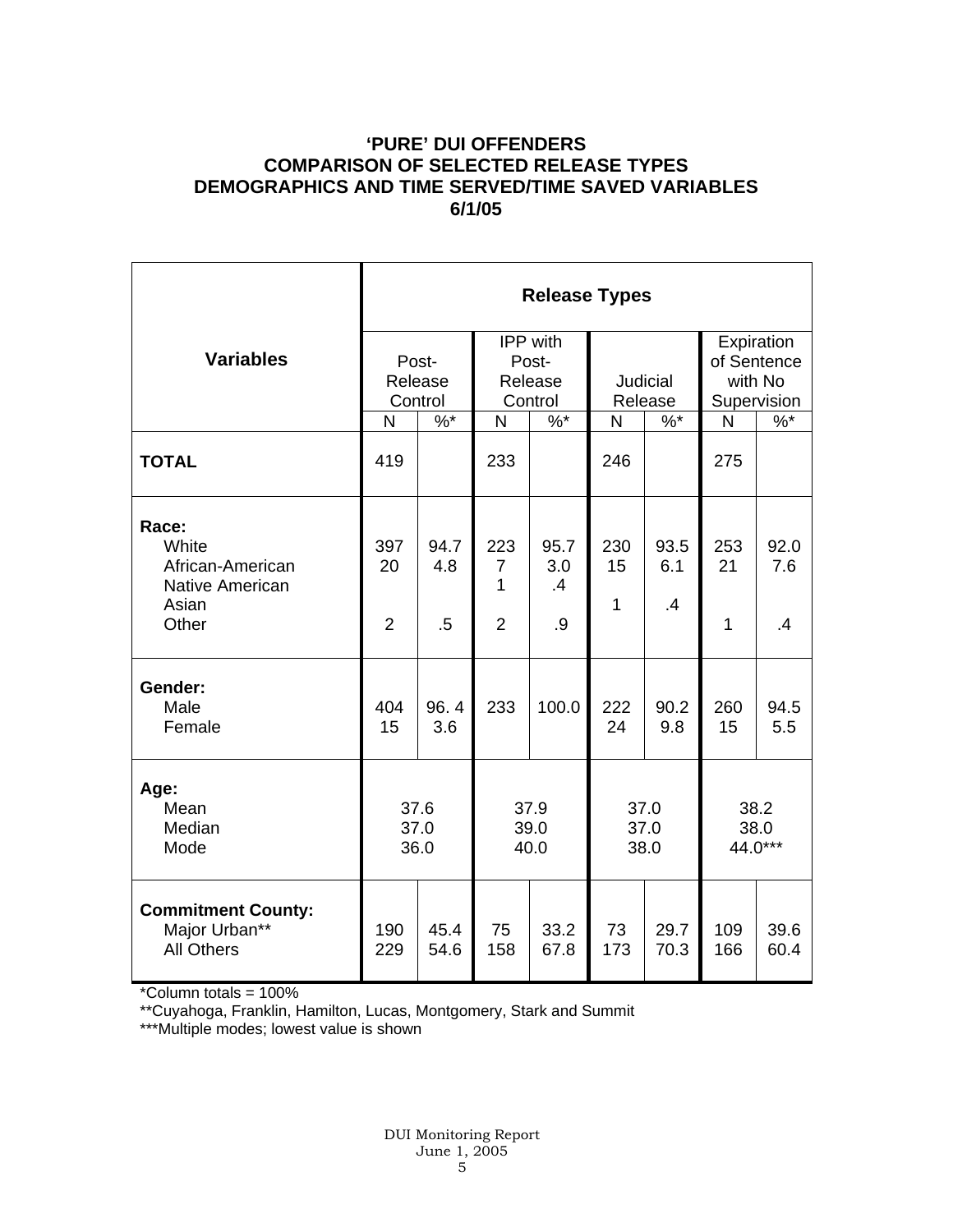|                                                                                       | <b>Release Types</b> |                               |                |         |                     |         |               |              |  |
|---------------------------------------------------------------------------------------|----------------------|-------------------------------|----------------|---------|---------------------|---------|---------------|--------------|--|
|                                                                                       |                      |                               | IPP with       |         |                     |         | Expiration of |              |  |
| <b>Variables</b>                                                                      |                      | Post-                         |                | Post-   |                     |         |               | Sentence     |  |
|                                                                                       |                      | Release                       | Release        |         | Judicial            |         | (with No      |              |  |
|                                                                                       |                      | Control                       |                | Control |                     | Release |               | Supervision) |  |
|                                                                                       | N                    | $\%$ *                        | N              | $\%$ *  | N                   | $\%$ *  | $\mathsf{N}$  | $\%$         |  |
| <b>Sentence Length</b><br>(Months):                                                   |                      |                               |                |         |                     |         |               |              |  |
| Mean<br>Median                                                                        | 11.2                 |                               | 18.8           |         | 18.4                |         | 13.7<br>12.0  |              |  |
| Mode                                                                                  | 12.0<br>12.0         |                               | 16.0<br>12.0   |         | 17.0<br>12.0        |         | 12.0          |              |  |
|                                                                                       |                      |                               |                |         |                     |         |               |              |  |
| <b>Number of Priors:</b><br>None                                                      | 227                  | 54.2                          | 157            | 67.4    | 168                 | 68.3    | 160           | 58.2         |  |
| One                                                                                   | 101                  | 24.1                          | 57             | 24.5    | 40                  | 16.5    | 69            | 25.1         |  |
| Two                                                                                   | 44                   | 10.5                          | 15             | 6.4     | 22                  | 9.1     | 29            | 10.5         |  |
| Three or More                                                                         | 47                   | 11.2                          | $\overline{4}$ | 1.7     | 15                  | 6.2     | 17            | 6.2          |  |
| <b>Time Served (Months):</b>                                                          |                      |                               |                |         |                     |         |               |              |  |
| Mean                                                                                  | 8.7                  |                               | 6.0            |         | 5.2                 |         | 10.4<br>8.4   |              |  |
| Median<br>Mode                                                                        | 7.8<br>$4.6**$       |                               | 5.1<br>4.8     |         | 3.5<br>$2.3**$      |         | $5.3**$       |              |  |
|                                                                                       |                      |                               |                |         |                     |         |               |              |  |
| <b>Time Saved Through</b><br><b>Early Release (Months):</b><br>Mean<br>Median<br>Mode |                      | N/A<br>11.7<br>7.5<br>$6.7**$ |                |         | 12.6<br>10.1<br>9.2 |         | N/A           |              |  |

\*Column totals = 100%

\*\*Multiple modes; lowest value is shown